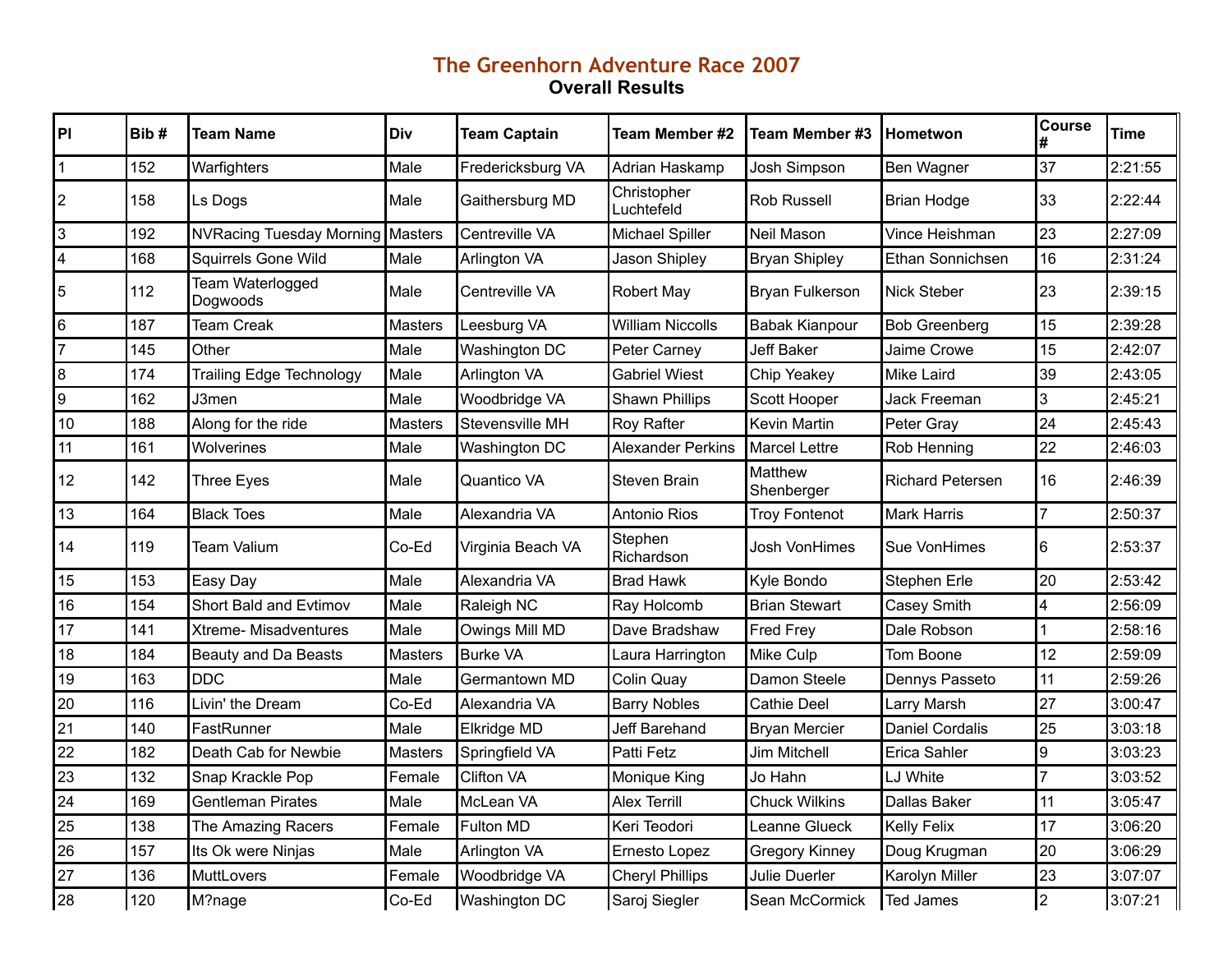| 29 | 171 | gingerbreadmen                           | Male           | Alexandria VA             | <b>Troy Thomas</b>      | Rick Lesan              | <b>Steve Kiser</b>        | 15             | 3:09:32 |
|----|-----|------------------------------------------|----------------|---------------------------|-------------------------|-------------------------|---------------------------|----------------|---------|
| 30 | 137 | 3 Misfits                                | Female         | Herndon VA                | Lisa Rayle              | <b>Shelly Sanner</b>    | <b>Barb Matson</b>        | 22             | 3:10:07 |
| 31 | 183 | Surprise Package                         | Female         | <b>Highland MD</b>        | Karen Groner            | Maria Pelikan           | Jennifer Ramelmeier       | 15             | 3:10:49 |
| 32 | 110 | Two studs and a mutt                     | Co-Ed          | <b>Arlington VA</b>       | Maria Mahoney           | Paul Weisner            | Nikolaos Abatzis          | 27             | 3:13:20 |
| 33 | 178 | Kachow!                                  | <b>Masters</b> | <b>Frederick MD</b>       | Donnie Cornell          | Andy Jamerson           | <b>Richard Chamberlin</b> |                | 3:13:33 |
| 34 | 147 | Run Chuck Run                            | Male           | Quantico VA               | Zachary Curry           | Jim Tanis               | <b>Chuck Ross</b>         | 20             | 3:15:27 |
| 35 | 150 | The Rookies                              | Male           | Alexandria VA             | John Gerhardt           | <b>Kevin Myers</b>      | <b>Prescott Eisele</b>    | 19             | 3:16:13 |
| 36 | 165 | <b>KMX</b>                               | Male           | <b>Richmond VA</b>        | <b>Steve Rose</b>       | Dennis Murphy           | <b>Brad Burch</b>         | 18             | 3:20:12 |
| 37 | 111 | Quixote                                  | Co-Ed          | Ashburn VA                | Angela Makitka          | Mark Sells              | <b>Beth Telford</b>       | 5              | 3:20:16 |
| 38 | 185 | Going Going Gone                         | <b>Masters</b> | South Riding VA           | <b>Mitchell Kuipers</b> | Owen Griffing           | Jon Mengenhauser          | 22             | 3:21:06 |
| 39 | 170 | Landsharks                               | Male           | Goldsboro NC              | Jason Thiry             | Tapan Sen               | Michael Gette             | 24             | 3:21:41 |
| 40 | 166 | Killer Tarantula Scorpion<br>Cobr        | Male           | Washington DC             | Cael Savage             | Ben Todd                | Scott Browne              | 34             | 3:24:48 |
| 41 | 155 | <b>ThreeRiversRiders</b>                 | Male           | <b>Fairfax Station VA</b> | <b>Matthew Kelly</b>    | Josh Douds              | <b>Ryan Douds</b>         | 22             | 3:25:29 |
| 42 | 196 | <b>Three Olives</b>                      | <b>Masters</b> | Springfield VA            | Clare Weber             | Al Weber                | Sue Smiga                 | 24             | 3:25:44 |
| 43 | 95  | <b>BAMFs</b>                             | Co-Ed          | Alexandria VA             | Scott Calhoun           | Joey Zabel              | Jennifer Nelson           | 32             | 3:27:08 |
| 44 | 98  | Three's Company                          | Co-Ed          | Leesburg VA               | Jerry Courtney          | Petra Brazawski         | Laura Timms               | 41             | 3:27:46 |
| 45 | 146 | Team MSD                                 | Male           | Clarksburg MD             | <b>Charles Clinton</b>  | Jeff Debad              | Eli Glezer                | 23             | 3:29:44 |
| 46 | 101 | We're not dead yet                       | Co-Ed          | Woodbridge VA             | Rodney Hamel            | Alexis Gelb             | Steve Toth                | 21             | 3:30:09 |
| 47 | 93  | Danish Would Not Approve                 | Co-Ed          | <b>Arlington VA</b>       | Mark Blacknell          | Deepak Tolani           | Mona Siddiqui             | 38             | 3:32:19 |
| 48 | 122 | Menage a Trois                           | Co-Ed          | Fairfax VA                | Celena Tanguay          | Lorie Kenemuth          | Jeff Mayo                 | 13             | 3:32:28 |
| 49 | 199 | 3 Fingers                                | <b>Masters</b> | Washington DC             | Kate Whitney            | Vivian Cocca            | Rose Schmeig              | 6              | 3:32:56 |
| 50 | 198 | The Dadinators                           | <b>Masters</b> | Centreville VA            | Donald White            | <b>Bill Korby</b>       | <b>Bruce Hahn</b>         | 23             | 3:35:37 |
| 51 | 92  | Better Than Grading Papers               | Co-Ed          | White Hall MD             | John Billingslea        | lan Reid                | Beth Ann Pizzariello      | $\overline{2}$ | 3:37:31 |
| 52 | 115 | <b>TF Ditrah</b>                         | Co-Ed          | Alexandria VA             | <b>Matt Newton</b>      | Jen Zakriski            | John Baker                | 22             | 3:39:44 |
| 53 | 191 | Rex Kwan Do                              | Masters        | Arlington VA              | Sarah Soja              | <b>Robert Lewis</b>     | David Howlett             | 22             | 3:40:47 |
| 54 | 107 | Which Way?                               | Co-Ed          | Reisterstown MD           | Josh LaSov              | Laura Cavey             | Joseph Onheiser           |                | 3:41:03 |
| 55 | 180 | breakfast club                           | <b>Masters</b> | Manassas VA               | Stephen Dodge           | <b>Tony Studer</b>      | JoAnne Studer             | 23             | 3:41:25 |
| 56 | 173 | <b>Team Chuck Norris</b>                 | Male           | Alexandria VA             | Michael Webb            | Todd Canterbury         | Thomas Hensley            | l8             | 3:42:06 |
| 57 | 181 | <b>Team Striped Pants Cookie</b><br>Push | <b>Masters</b> | Potomac MD                | Kenneth Durkin          | David Schensted         | Douglas Koneff            | 21             | 3:43:11 |
| 58 | 109 | Nip Tuck and Roll                        | Co-Ed          | South Riding VA           | Michael Londregan       | Elizabetth<br>Londregan | Lori Campbell             |                | 3:44:50 |
| 59 | 124 | 2CB                                      | Co-Ed          | Ashburn VA                | Christopher Weber       | Catherine Lilley        | Ben Graham                | 24             | 3:45:39 |
| 60 | 143 | Got - O2                                 | Male           | Gainesville VA            | Michael Brazawski       | Jay Mulkerin            | Patrick Statler           | 11             | 3:48:18 |
| 61 | 96  | Team Madcow                              | Co-Ed          | Vienna VA                 | Jon Carr                | Gail Carr               | Dave Abdallah             | 16             | 3:48:51 |
|    |     |                                          |                |                           |                         |                         |                           |                |         |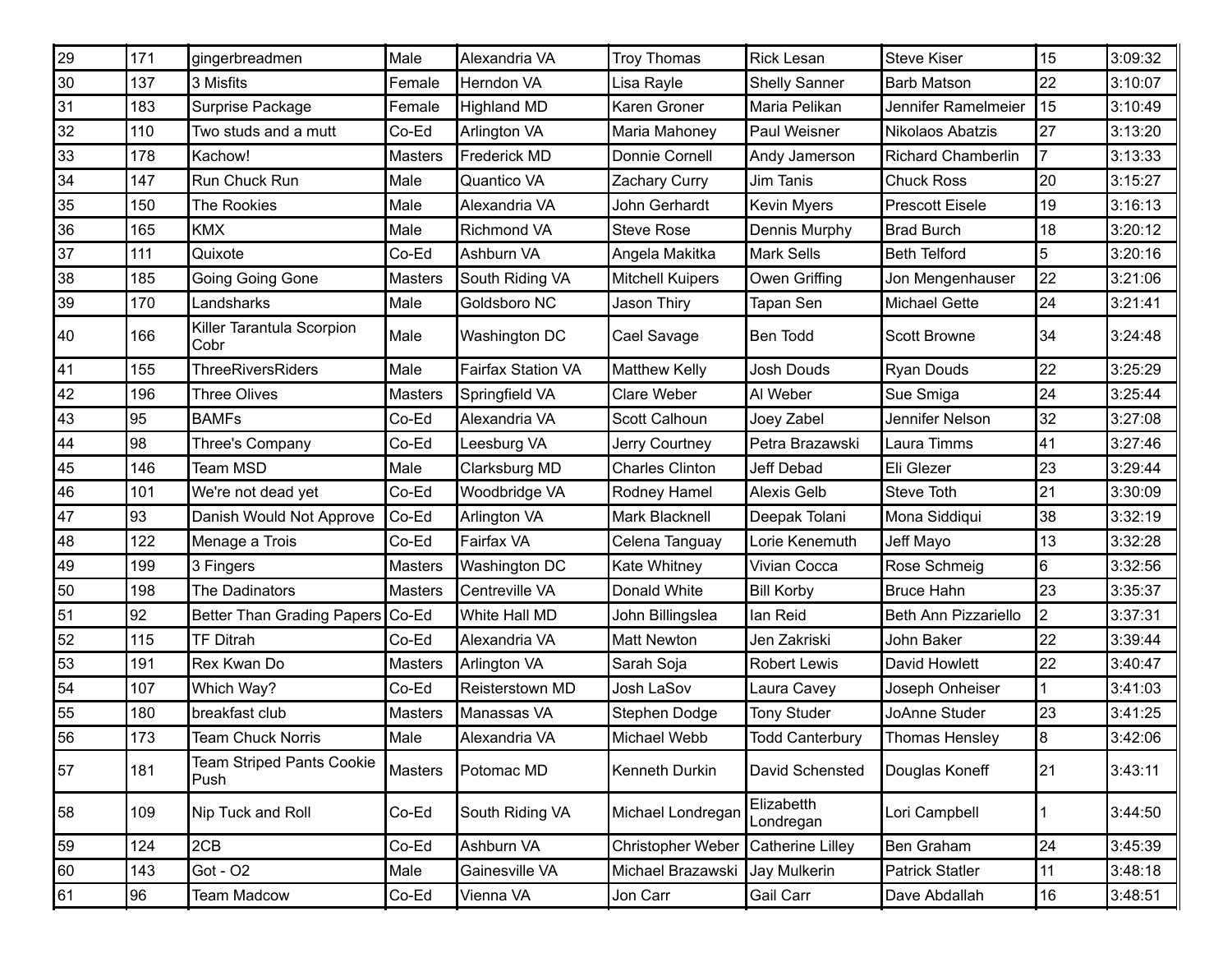| 62             | 103 | Lost                           | Co-Ed          | Falls Church VA     | Ashley Hyatt                 | <b>Brad Gardner</b>            | Brandon Bruckner        | 1              | 3:49:04 |
|----------------|-----|--------------------------------|----------------|---------------------|------------------------------|--------------------------------|-------------------------|----------------|---------|
| 63             | 97  | C <sub>3</sub>                 | Co-Ed          | Centreville VA      | Inna Cook                    | Adam Cook                      | Roselle Mansur<br>Corpu | 31             | 3:50:58 |
| 64*            | 186 | The Surge                      | <b>Masters</b> | Chevy Chase MD      | Frederick Lough              | Mark Cancian                   | Peter Asmuth Jr.        | 44             | 3:51:04 |
| 65             | 105 | Red Menace                     | Co-Ed          | Springfield VA      | Peter Jeffries               | Carol Jeffries                 | Andy Verostko           | 21             | 3:52:28 |
| 66             | 114 | Fatiguing Tiger Lost Dragon    | Co-Ed          | <b>Arlington VA</b> | <b>Brad Millick</b>          | Luis Tsuji                     | Joy Grace Bernardo      | 10             | 3:53:46 |
| 67             | 177 | <b>Trips for Kids</b>          | <b>Masters</b> | Springfield VA      | <b>Julie Childers</b>        | Pat Childers                   | Georgette Phillips      | 26             | 3:54:43 |
| 86             | 135 | Lightning McMoms               | Female         | Aldie VA            | Cynthia Parvin               | Catherine<br>DelHierro         | Jan Loughran            | 22             | 3:55:34 |
| 69             | 91  | 3's Company                    | Co-Ed          | Washington DC       | Sarah Amesbury               | Fernando Campos Andrea Ribando |                         | 11             | 3:56:40 |
| 70             | 129 | Snakes on Terrain              | Female         | Bethesda MD         | Megan Carroll                | Michelle Price                 | Catherine Poole         | 21             | 3:57:21 |
| 71             | 94  | JST Smilin'                    | Co-Ed          | Alexandria VA       | <b>Tyson Brown</b>           | Jay Christian                  | Sheryl Richardson       | 28             | 3:57:42 |
| 72             | 200 | <b>MTM</b>                     | <b>Masters</b> | Centreville VA      | <b>Ted Wurfel</b>            | Melissa Wurfel                 | Mike Marshall           | 23             | 3:59:05 |
| 73             | 108 | <b>Team Fanny Pack</b>         | Co-Ed          | Fairfax VA          | David Laughter               | Jen Hughes                     | Jimmy Mauger            | 23             | 3:59:52 |
| 74             | 128 | Team Comfy Pants               | Female         | Washington DC       | Amy Broxterman               | <b>Stacy DeNise</b>            | <b>Heather Sanders</b>  | 16             | 4:03:15 |
| 75             | 179 | Team Hub                       | Masters        | Hagerstown MD       | <b>Thomas Dahbura</b>        | Alys Dahbura                   | <b>Ed Vitale</b>        | 31             | 4:07:39 |
| 76             | 117 | <b>Adventure Nerds</b>         | <b>Masters</b> | Woodbridge VA       | James Nolen                  | Cindy Ardecki                  | Shane Ross              | 20             | 4:08:07 |
| 77             | 102 | <b>BIG DOG</b>                 | Co-Ed          | <b>Street MD</b>    | Jared Hoffman                | Dan Ripper                     | Rossalynn Abbott        | 23             | 4:15:54 |
| 78             | 99  | On the Edge                    | Co-Ed          | Fairfax VA          | <b>Robert Doolittle</b>      | Paul Dommel                    | Dana Omahen             | 21             | 4:17:25 |
| 79             | 133 | Little ole Ladies of Fairfax S | Female         | Fairfax Station VA  | Peggy Martin                 | Nori Buising                   | Debbie Malette          | 20             | 4:19:47 |
| 80             | 193 | 2 Chicks & A Wheezer           | <b>Masters</b> | Dumfries VA         | John Swain                   | Karen Magee                    | Susan Guthrie           | 22             | 4:20:46 |
| 81             | 194 | Babes in the Woods             | <b>Masters</b> | Washington DC       | David Tedhams                | Patti Senft                    | Jim Senft               | 23             | 4:20:56 |
| 82             | 197 | 1018 Amoebas                   | Masters        | Herndon VA          | Joseph White                 | Lou Ann<br>Armstrong           | Amy Moroney             | 15             | 4:22:05 |
| 83             | 139 | Keep the beer cold             | Female         | <b>Arlington VA</b> | Keri Walker                  | Kim Lee                        | <b>Adel Ratclif</b>     | 22             | 4:43:37 |
| 84             | 195 | <b>Team Tortoise</b>           | <b>Masters</b> | <b>Bristow VA</b>   | Maria Trochan                | Anne Hollis                    | James Hollis            | 6              | 4:43:42 |
| 85             | 148 | We make it happen              | Male           | Hagerstown MD       | Lonnie Dunbar                | Luis DeJesus                   | Roberto Villahermosa 36 |                | 4:54:37 |
| 86             | 123 | Tombstone                      | Co-Ed          | Manassas VA         | Patty Theimer                | John Theimer                   | Mary Ledford            | 20             | 4:56:01 |
| 87             | 151 | Three Legged Dog               | Male           | South Riding VA     | Dave Harris                  | John Choy                      | Kwang Chong             |                | 5:24:23 |
| 88**           | 189 | The Bike Lane drinking<br>team | <b>Masters</b> | Falls Church VA     | Ernest Rodriguez             | Anthony Barsi                  | Joel Kennett            | 42             | 5:34:18 |
| 89             | 167 | <b>Team Butter</b>             | Male           | Fort Belvoir VA     | David Shaver                 | Mike Bailey                    | Chris Maynard           | 18             | 6:13:06 |
| Unofficial 159 |     | Team WTF                       | Male           | Reisterstown MD     | Michael Mazzarese Ben Reeder |                                |                         | 43             | 2:42:27 |
| Unofficial 106 |     | Team G.O.                      | Co-Ed          | Bel Air MD          | Stuart King                  | Robyn Krastel                  | Fred Trentzsch          | 29             | 3:06:17 |
| Unofficial 156 |     | 2 Squids and a Grunt           | Male           | Stone Ridge VA      | Scott Klaverkamp             | Stan Eisenhower                |                         | $\overline{7}$ | 3:20:36 |
| Unofficial 118 |     | <b>Fish Feathers</b>           | Co-Ed          | Great Falls VA      | Nicole Reintsma              | Gretchen                       | Frank                   | 23             | 4:08:26 |
|                |     |                                |                |                     |                              |                                |                         |                |         |